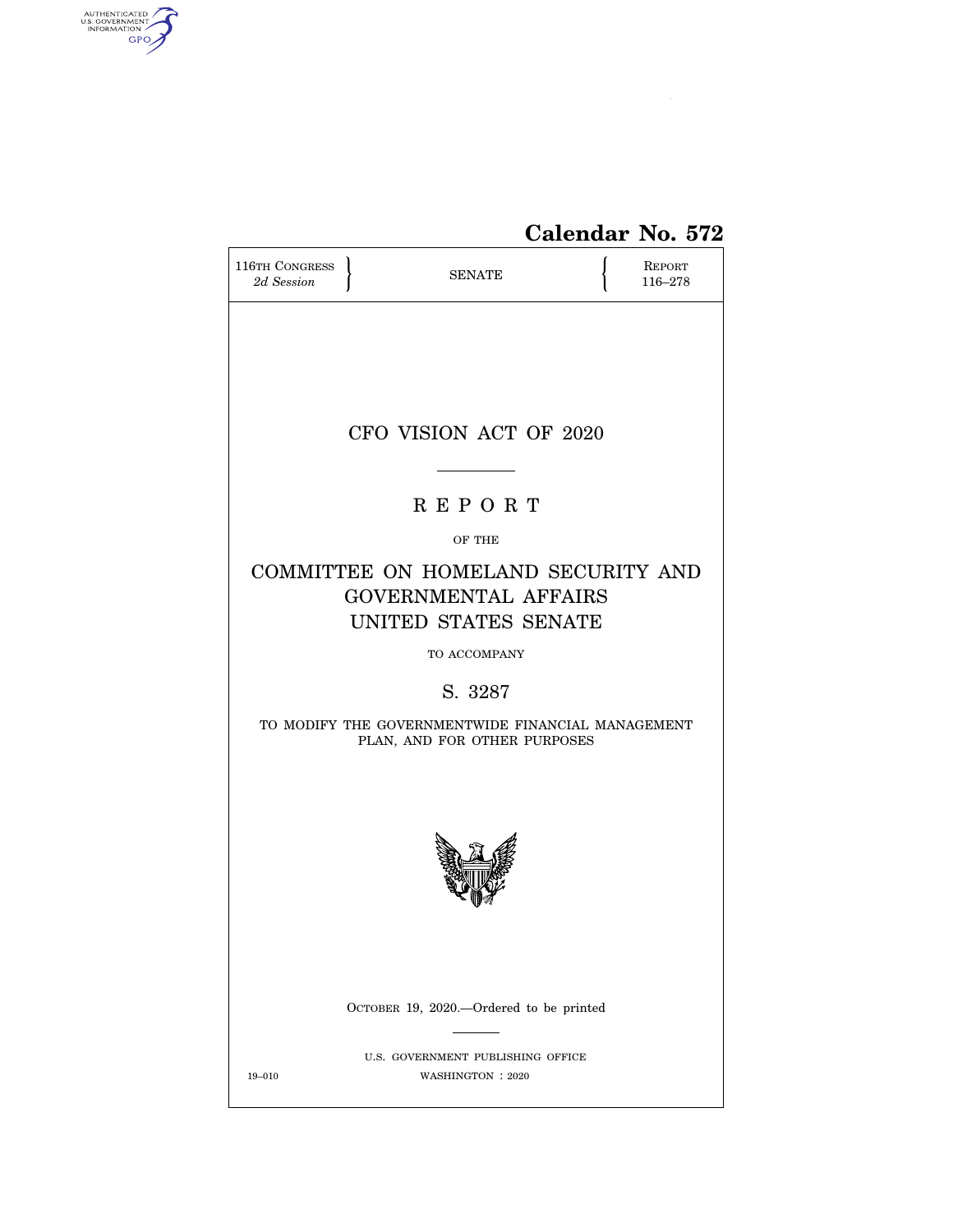#### COMMITTEE ON HOMELAND SECURITY AND GOVERNMENTAL AFFAIRS

RON JOHNSON, Wisconsin, *Chairman* 

ROB PORTMAN, Ohio RAND PAUL, Kentucky JAMES LANKFORD, Oklahoma MITT ROMNEY, Utah RICK SCOTT, Florida MICHAEL B. ENZI, Wyoming JOSH HAWLEY, Missouri

GARY C. PETERS, Michigan THOMAS R. CARPER, Delaware MAGGIE HASSAN, New Hampshire KAMALA D. HARRIS, California KYRSTEN SINEMA, Arizona JACKY ROSEN, Nevada

GABRIELLE D'ADAMO SINGER, *Staff Director*  JOSEPH C. FOLIO III, *Chief Counsel*  DANIEL J. SPINO, *Professional Staff Member*  DAVID M. WEINBERG, *Minority Staff Director*  ZACHARY I. SCHRAM, *Minority Chief Counsel*  MICHELLE M. BENECKE, *Minority Senior Counsel*  LAURA W. KILBRIDE, *Chief Clerk*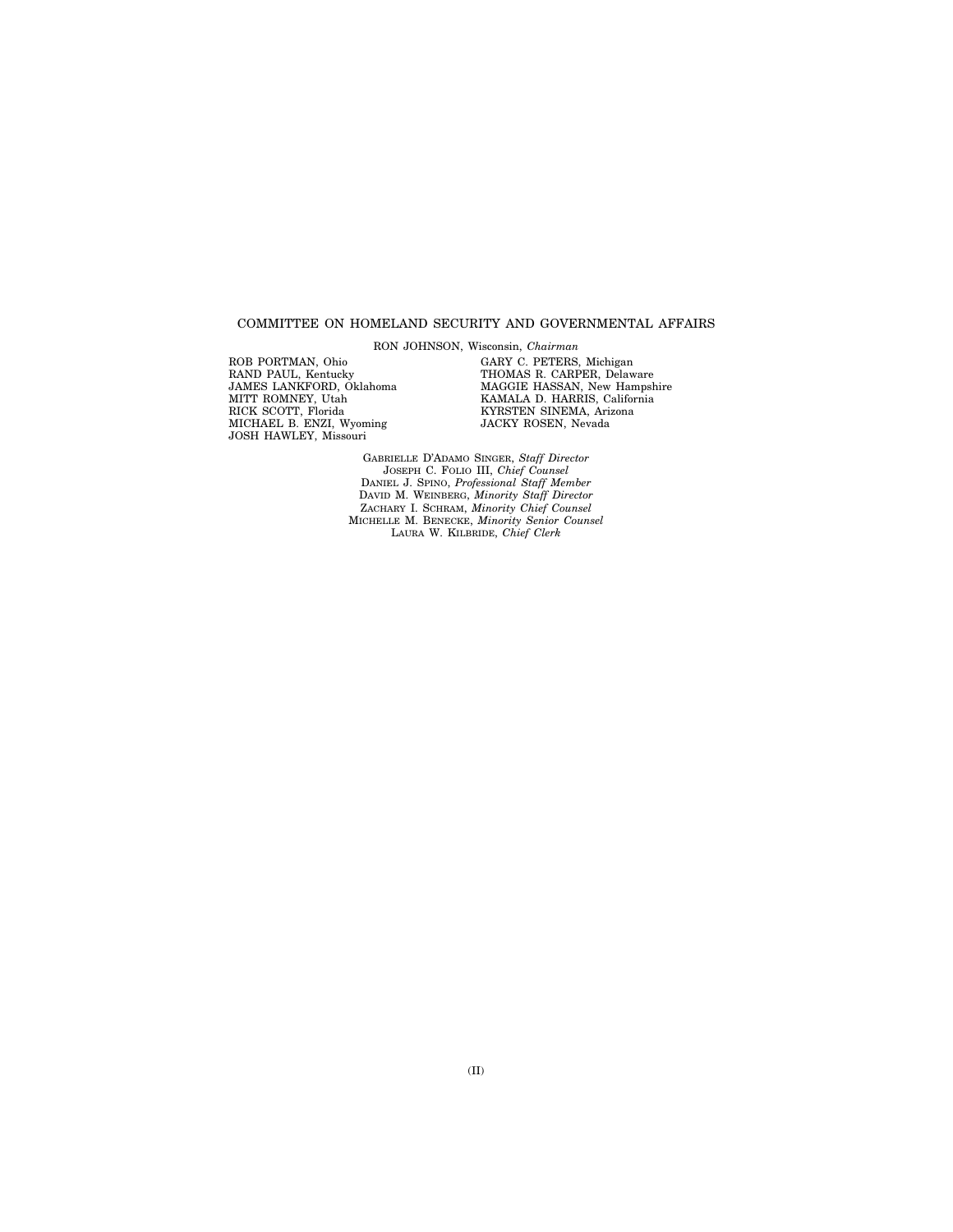# **Calendar No. 572**

116TH CONGRESS **REPORT** 2d Session **116–278** 

CFO VISION ACT OF 2020

OCTOBER 19, 2020.—Ordered to be printed

Mr. JOHNSON, from the Committee on Homeland Security and Governmental Affairs, submitted the following

## R E P O R T

#### [To accompany S. 3287]

#### [Including cost estimate of the Congressional Budget Office]

The Committee on Homeland Security and Governmental Affairs, to which was referred the bill (S. 3287) to modify the governmentwide financial management plan, and for other purposes, having considered the same, reports favorably thereon with an amendment (in the nature of a substitute) and recommends that the bill, as amended, do pass.

#### **CONTENTS**

#### I. PURPOSE AND SUMMARY

The purpose of S. 3287, the CFO Vision Act of 2020, is to update the CFO Act of 1990 by standardizing Chief Financial Officers' (CFO) responsibilities, expanding the authority of Deputy CFOs, establishing metrics based on financial performance, and strengthening internal controls.

#### II. BACKGROUND AND THE NEED FOR LEGISLATION

On November 15, 1990, President George H.W. Bush signed into law the Chief Financial Officers Act of 1990, which established the position at 24 Federal agencies and vested financial management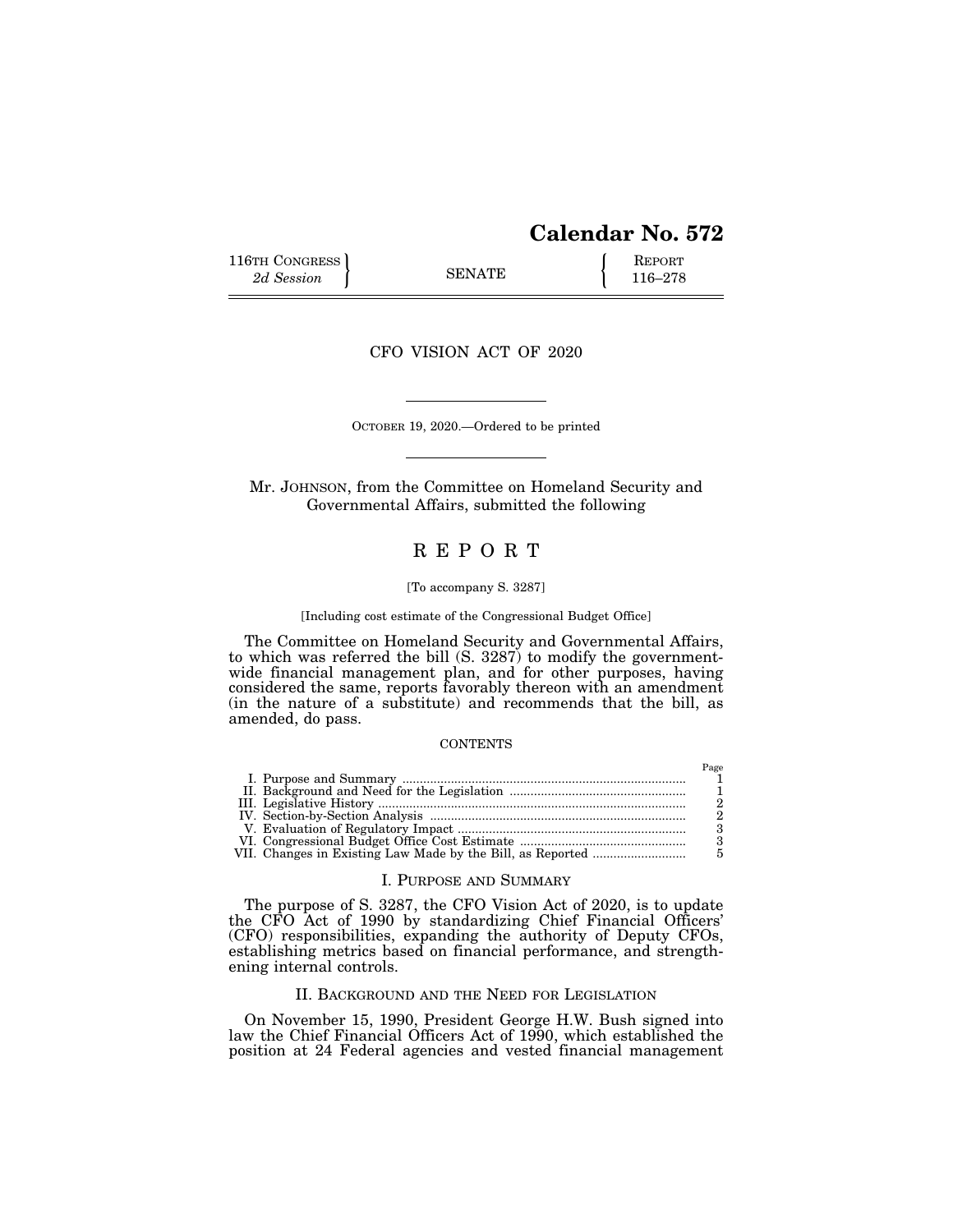functions in that position.<sup>1</sup> While there has been significant progress during the thirty years since the CFO Act's enactment, there are opportunities for improvement. The Federal Government spends substantial resources on audits of agencies' financial statements, financial management systems, and financial management personnel,<sup>2</sup> yet cannot currently produce a government-wide clean audit of financial statements.<sup>3</sup> The Federal Government cannot produce a clean audit due to the Department of Defense's inability to produce auditable financial statements, as well as the inability of the Office of Management and Budget (OMB) and the Department of Treasury to reconcile intergovernmental transactions and efficiently prepare government financial statements.4

On October 30, 2019, the U.S. Senate Committee on the Budget held a hearing on the Chief Financial Officers Act of 1990.<sup>5</sup> At the hearing, the Government Accountability Office (GAO) Comptroller General Gene Dodaro testified that uniform CFO responsibilities and government-wide and agency-level financial management plans would improve agency financial practices, while making government-wide financial reports more effective.<sup>6</sup>

#### III. LEGISLATIVE HISTORY

S. 3287 was introduced on February 12, 2020, by Senators Michael Enzi (R–WY), Mark Warner (D–VA), Chuck Grassley (R–IA), Ron Johnson (R–WI), David Purdue (R–GA), and James Lankford (R–OK). The bill was referred to the Committee on Homeland Security and Governmental Affairs. The Committee considered S. 3287 at a business meeting on July 22, 2020.

During the business meeting, Senator Enzi offered a substitute amendment to include technical assistance provided by OMB that gives OMB more discretion in the oversight of agency CFO's financial practices. The amendment was adopted by voice vote *en bloc*  with Senators Johnson, Portman, Paul, Lankford, Romney, Scott, Enzi, Hawley, Peters, Carper, Hassan, Harris, and Rosen present.

The legislation as modified by the amendment was favorably reported by voice vote en bloc with Senators Johnson, Portman, Paul, Lankford, Romney, Scott, Enzi, Hawley, Peters, Carper, Hassan, Harris, and Rosen present.

#### IV. SECTION-BY-SECTION ANALYSIS OF THE BILL, AS REPORTED

#### *Section 1. Short title*

This section establishes the short title of the bill as the CFO Vision Act of 2020.

<sup>1</sup>The Chief Financial Officers Act of 1990, Pub. L. No. 101–576 (1990). 2Gov't Accountability Off., *U.S. Government's 2017 and 2016 Consolidated Statements*, GAO– 18–316R at 46, *available at* https://www.gao.gov/assets/700/690123.pdf. 3Gov't Accountability Off., *Financial Audit: Fiscal Years 2018 and 2017 Consolidated Finan-*

*cial Statements of the U.S. Government*, GAO–19–294R (Mar. 28, 2019), at highlights, *available at* https://www.gao.gov/products/GAO-19-294R. at https://www.gao.gov/products/GAO-19-294R.<br><sup>4</sup>Id.

<sup>5</sup> *Chief Financial Officers Act of 1990: Achieving the Vision: Hearing Before the S. Committee on the Budget*, (Oct. 30, 2019), *available at* https://www.budget.senate.gov/chief-financial-officers-act-of-1990-achieving-the-vision#:∼:text=WASHINGTON%2C%20D.C.%20%E2%80%93%20The

<sup>%20</sup>Senate%20Budget,Comptroller%20General%2C%20Government%20Accountability%20Office.<br>"Gov't Accountability Off., *Federal Financial Management: Substantial Progress Made Since*<br>the CFO Act of 1990 and Preliminary Observatio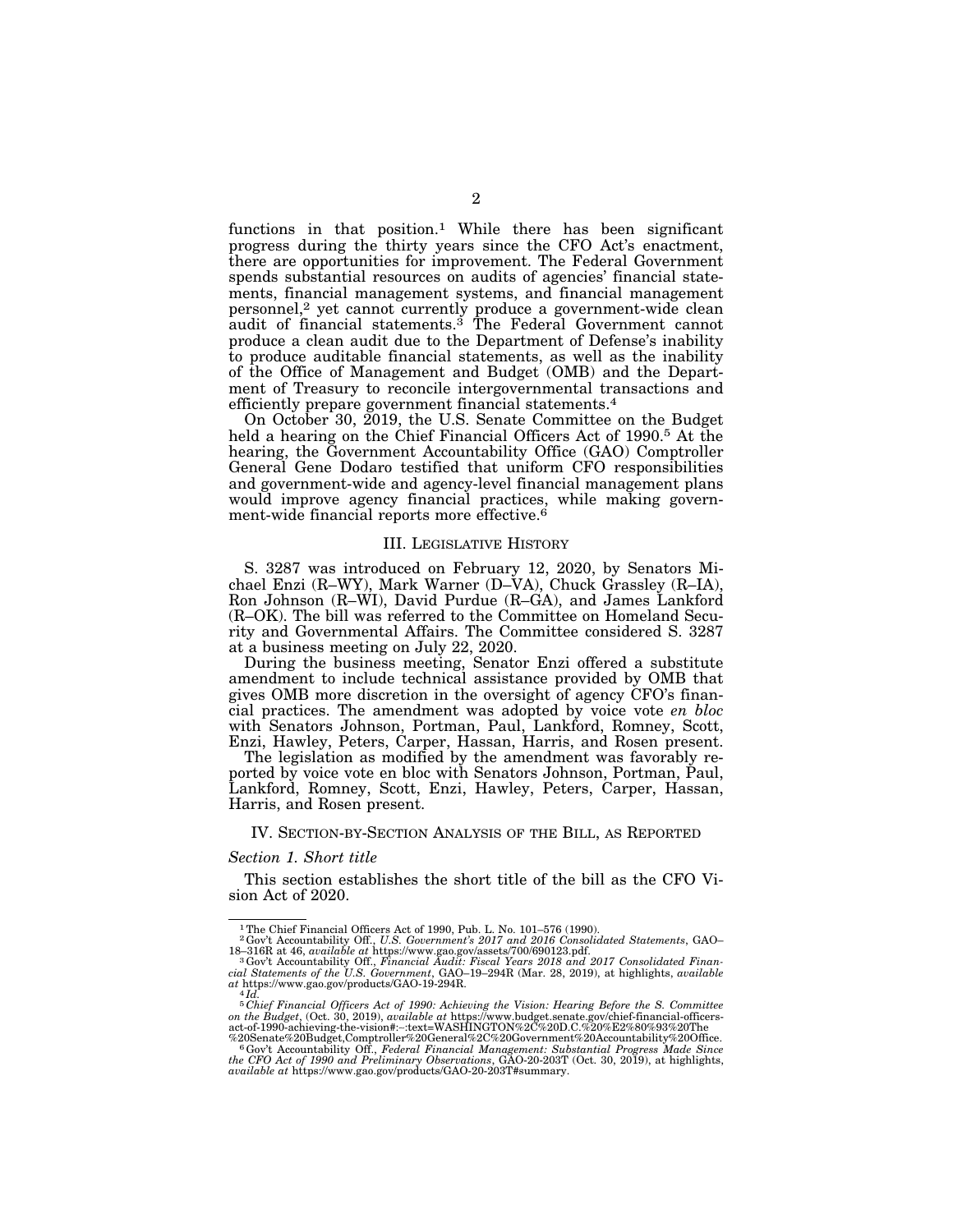#### *Section 2. Chief Financial Officers; government-wide financial management plan*

This section updates CFO responsibilities, expands authorities of deputy CFOs, and clarifies agencies' financial management practices.

Subsection (a) defines the duties and responsibilities for agency CFOs and deputy CFOs, including budget formulation, budget execution, risk management, and accounting. It also requires CFOs to provide annual agency financial statements and maintain a fouryear financial management plan with performance-based financial metrics. This section also clarifies that in the event that an agency's CFO position is vacant, deputy CFOs are to serve as acting CFOs and carry out the same duties.

Subsection (b) requires OMB, in consultation with the CFO Council, the Chief Information Officers Council, the Chief Data Officers Council, the Chief Acquisition Officers Council, the Council of the Inspectors General on Integrity and Efficiency, and GAO to develop a government-wide four-year financial management plan with annual status reports.

Subsection (c) updates requirements for the information and internal controls for agencies' annual audits.

Subsection (d) provides technical and conforming changes to title 5, to ensure it complies with the changes made in title 31.

#### V. EVALUATION OF REGULATORY IMPACT

Pursuant to the requirements of paragraph 11(b) of rule XXVI of the Standing Rules of the Senate, the Committee has considered the regulatory impact of this bill and determined that the bill will have no regulatory impact within the meaning of the rules. The Committee agrees with the Congressional Budget Office's statement that the bill contains no intergovernmental or private-sector mandates as defined in the Unfunded Mandates Reform Act (UMRA) and would impose no costs on state, local, or tribal governments.

VI. CONGRESSIONAL BUDGET OFFICE COST ESTIMATES

U.S. CONGRESS, CONGRESSIONAL BUDGET OFFICE, *Washington, DC, September 22, 2020.* 

Hon. RON JOHNSON,

*Chairman, Committee on Homeland Security and Governmental Affairs, U.S. Senate, Washington, DC.* 

DEAR MR. CHAIRMAN: The Congressional Budget Office has prepared the enclosed cost estimate for S. 3287, the CFO Vision Act of 2020.

If you wish further details on this estimate, we will be pleased to provide them. The CBO staff contact is Matthew Pickford.

Sincerely,

PHILLIP L. SWAGEL, *Director.* 

Enclosure.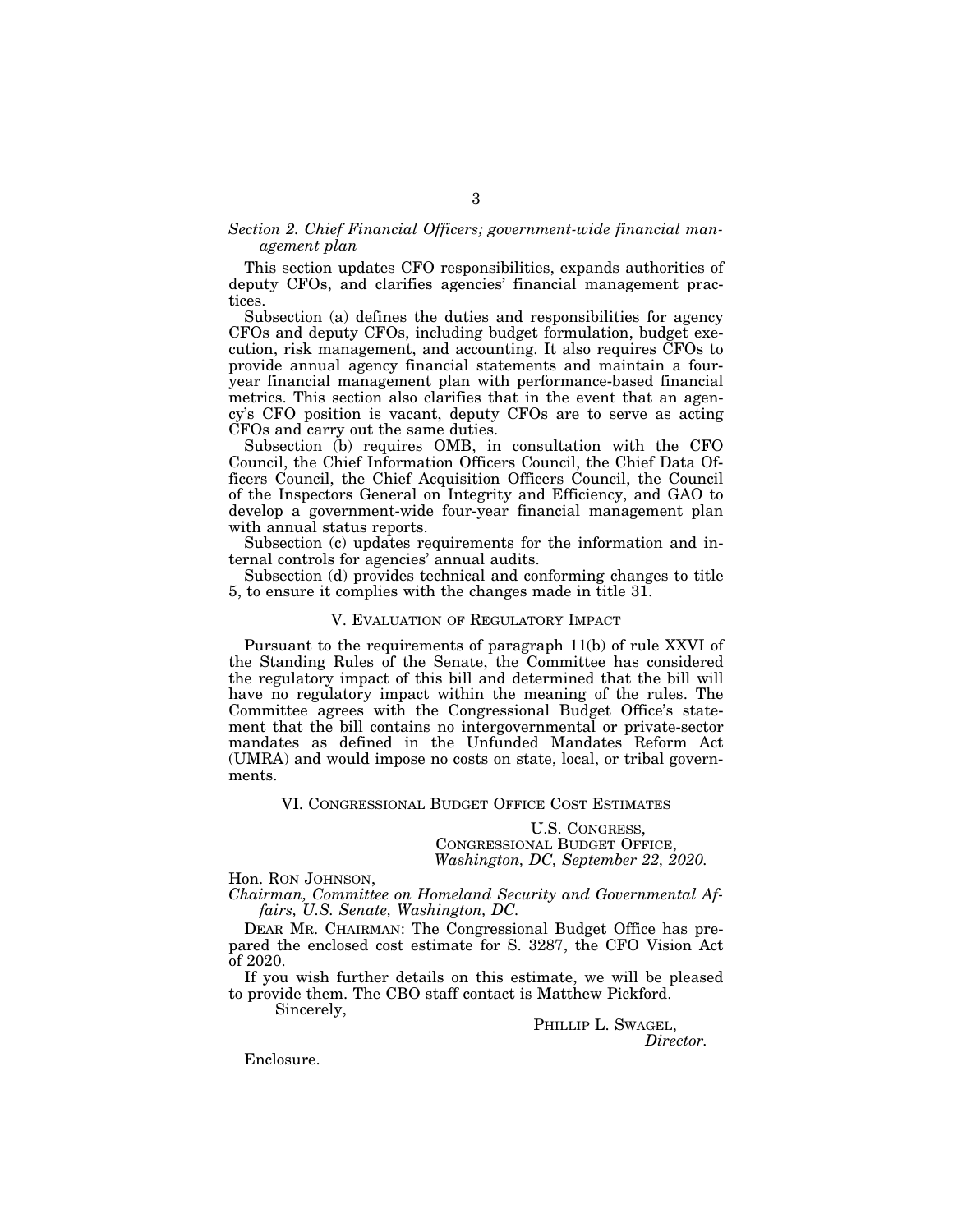| As ordered reported by the Senate Committee on Homeland Security and Governmental Affairs<br>on July 22, 2020 |            |                                     |                    |  |  |
|---------------------------------------------------------------------------------------------------------------|------------|-------------------------------------|--------------------|--|--|
| By Fiscal Year, Millions of Dollars                                                                           | 2020       | 2020-2025                           | 2020-2030          |  |  |
| Direct Spending (Outlays)                                                                                     | 0          | ٠                                   |                    |  |  |
| Revenues                                                                                                      | 0          | 0                                   | 0<br>not estimated |  |  |
| Increase or Decrease (-)<br>in the Deficit                                                                    | O          | ٠                                   |                    |  |  |
| <b>Spending Subject to</b><br><b>Appropriation (Outlays)</b>                                                  | 0          | 100                                 |                    |  |  |
| Statutory pay-as-you-go<br>procedures apply?                                                                  | <b>Yes</b> | <b>Mandate Effects</b>              |                    |  |  |
| Increases on-budget deficits in any<br>of the four consecutive 10-year                                        |            | Contains intergovernmental mandate? |                    |  |  |
| periods beginning in 2031?                                                                                    | <b>No</b>  | Contains private-sector mandate?    |                    |  |  |

S. 3287 would revise requirements for the Office of Management and Budget (OMB) and federal agencies to prepare governmentwide financial plans. Under current law, those plans cover five years; S. 3287 would replace those with four-year financial plans and would expand the information to be measured and reported. The bill also would broaden the requirements to audit each agency's internal controls.

Under S. 3287, the duties of each agency's Chief Financial Officer (CFO) would be expanded to:<br>• Implement the new four-year financial management plan,

• Implement the new four-year financial management plan, • Evaluate the agency's performance against the financial metrics established in the plan, and

• Prepare performance reports that link performance and cost information.

CBO is unaware of any comprehensive information on the costs associated with the activities of CFOs. Reports from the Government Accountability Office indicate that most agencies have devoted significant resources to improving their financial management systems. The federal government spends about \$45 billion annually on civilian information technology (IT) investments. The Federal Government's IT Dashboard indicates that 80 percent of that spending is for operations and maintenance and about 20 percent is for modernization and enhancement. CBO expects that S. 3287 would codify, re-emphasize, and add to the financial management structure of the federal government. CBO estimates the new activities specified in S. 3287 would cost a total of \$20 million annually (less than \$1 million for each agency covered under the CFO Act of 1990), on average, over the 2021–2025 period; that spending would be subject to the availability of appropriated funds. Those costs, which are higher in the first few years would primarily stem from the additional administrative costs for new reporting requirements and changes to existing financial management system. Those costs would primarily be borne by the 24 agencies that are required to comply with the law.

Enacting S. 3287 could affect direct spending by some agencies that are allowed to use fees, receipts from the sale of goods, and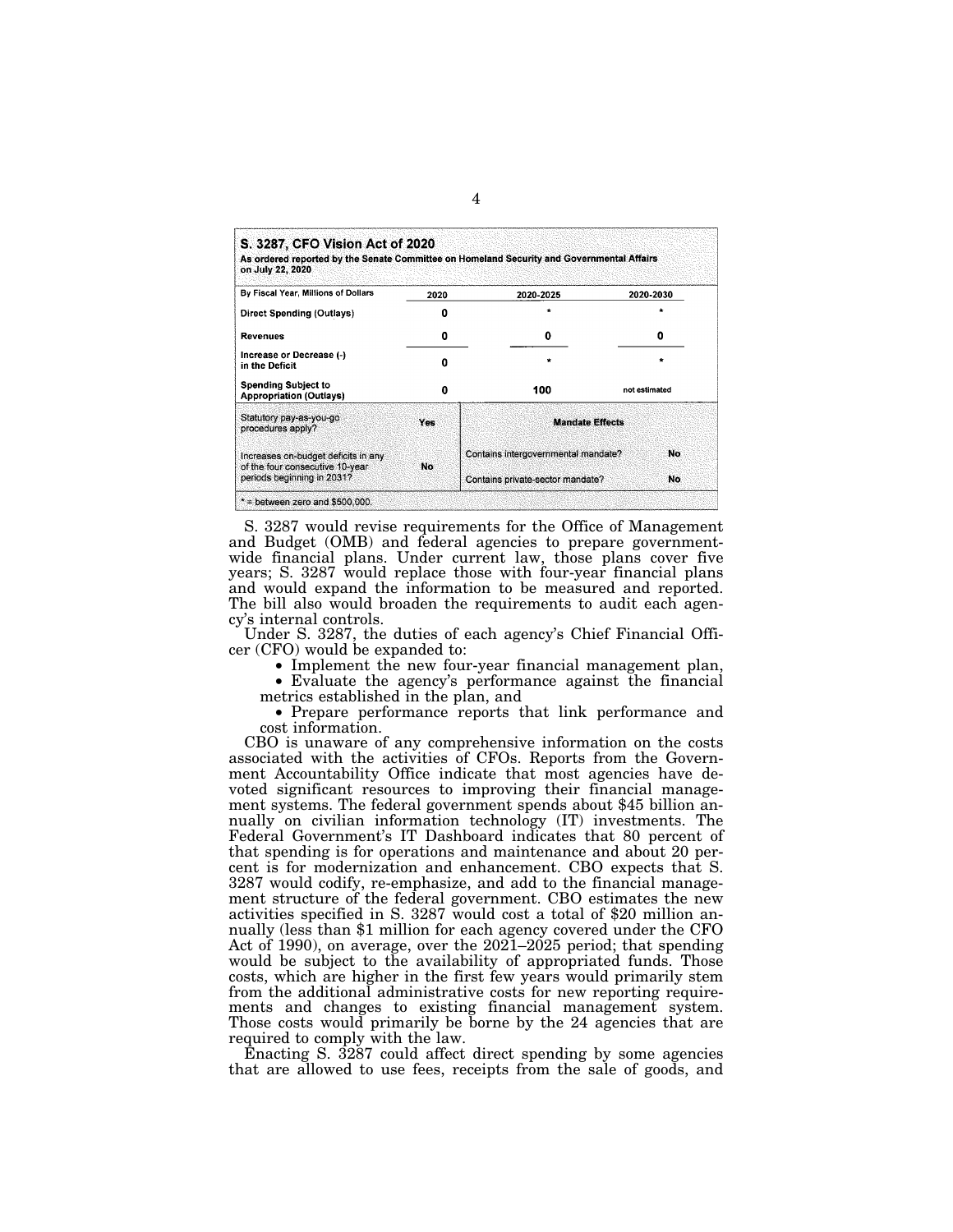other collections to cover operating costs. CBO estimates that any net changes in direct spending by those agencies would be negligible because most of them can adjust amounts collected to reflect changes in operating costs.

There are two areas of uncertainty in the bill. If implementing S. 3287 would require investments to significantly modernize existing financial management systems at federal agencies, costs could be higher. In contrast, potential improvements in financial reporting from implementing the bill could lead to decreased costs if agency operations became more efficient.

TABLE 1.—ESTIMATED INCREASES IN SPENDING SUBJECT TO APPROPRIATION UNDER S. 3287

|                                              | By fiscal year, millions of dollars- |          |          |          |      |      |            |
|----------------------------------------------|--------------------------------------|----------|----------|----------|------|------|------------|
|                                              | 2020                                 | 2021     | 2022     | 2023     | 2024 | 2025 | 2020-2025  |
| Estimated Authorization<br>Estimated Outlays |                                      | 25<br>25 | 25<br>25 | 20<br>20 |      |      | 100<br>100 |

The CBO staff contact for this estimate is Matthew Pickford. The estimate was reviewed by H. Samuel Papenfuss, Deputy Director of Budget Analysis.

VII. CHANGES IN EXISTING LAW MADE BY THE BILL, AS REPORTED

In compliance with paragraph 12 of rule XXVI of the Standing Rules of the Senate, changes in existing law made by the bill, as reported, are shown as follows: (existing law proposed to be omitted is enclosed in brackets, new matter is printed in italic, and existing law in which no change is proposed is shown in roman):

## **UNITED STATES CODE**

\* \* \* \* \* \* \*

## **TITLE 5—MONEY AND FINANCE**

\* \* \* \* \* \* \*

### **PART III—EMPLOYEES**

\* \* \* \* \* \* \*

## **SUBPART B—EMPLOYMENT AND RETENTION**

\* \* \* \* \* \* \*

#### **CHAPTER 33—EXAMINATION, SELECTION, AND PLACEMENT**

\* \* \* \* \* \* \*

### **SUBCHAPTER III—DETAILS, VACANCIES, AND APPOINTMENTS**

\* \* \* \* \* \* \*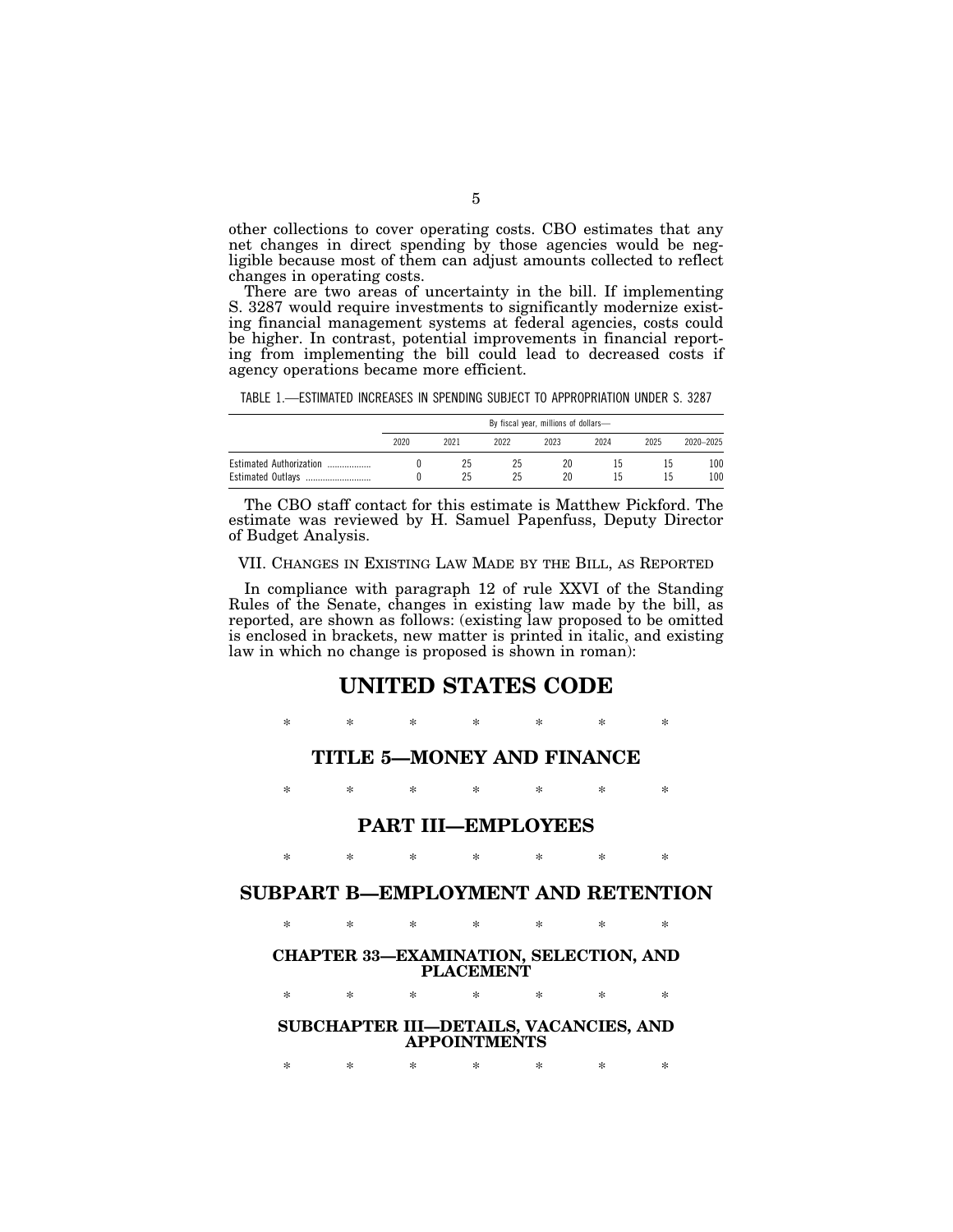#### **SEC. 3348. VACANT OFFICE.**

#### $(a) * * * *$

\* \* \* \* \* \* \* (e) This section shall not apply to—

(1) the General Counsel of the National Labor Relations Board;

(2) the General Counsel of the Federal Labor Relations Authority;

(3) any Inspector General appointed by the President, by and with the advice and consent of the Senate; *or* 

 $(4)$  any Chief Financial Officer appointed by the President, by and with the advice and consent of the Senate;

 $(5)$  $(4)$  an office of an Executive agency (including the Executive Office of the President, and other than the Government Accountability Office) if a statutory provision expressly prohibits the head of the Executive agency from performing the functions and duties of such office.

\* \* \* \* \* \* \*

## **TITLE 31—MONEY AND FINANCE**

\* \* \* \* \* \* \*

## **SUBTITLE I—GENERAL**

# \* \* \* \* \* \* \*

## **CHAPTER 9—AGENCY CHIEF FINANCIAL OFFICERS**  \* \* \* \* \* \* \*

#### **SEC. 902. AUTHORITY AND FUNCTIONS OF AGENCY CHIEF FINANCIAL OFFICERS.**

(a)  $[An]$  *It shall be the duty and responsibility of each agency Chief Financial Officer to oversee and provide leadership in the areas of budget formulation and execution, planning and performance, risk management, internal controls, financial systems, and accounting. In carrying out the preceding sentence, each* agency Chief Financial Officer shall—

 $(1) * *$  $(2) * * *$ 

(3) develop and maintain an integrated agency accounting and financial management system, including financial reporting and internal controls, which—

(A) \* \* \*  $(B) * * * *$ 

(C) complies with any other requirements applicable to such *areas and* systems; and

(D) provides for—

(i) complete, reliable, consistent, and timely information which is prepared on a uniform basis and which is responsive to the financial information needs of agency management;

(ii) the development and reporting of cost information;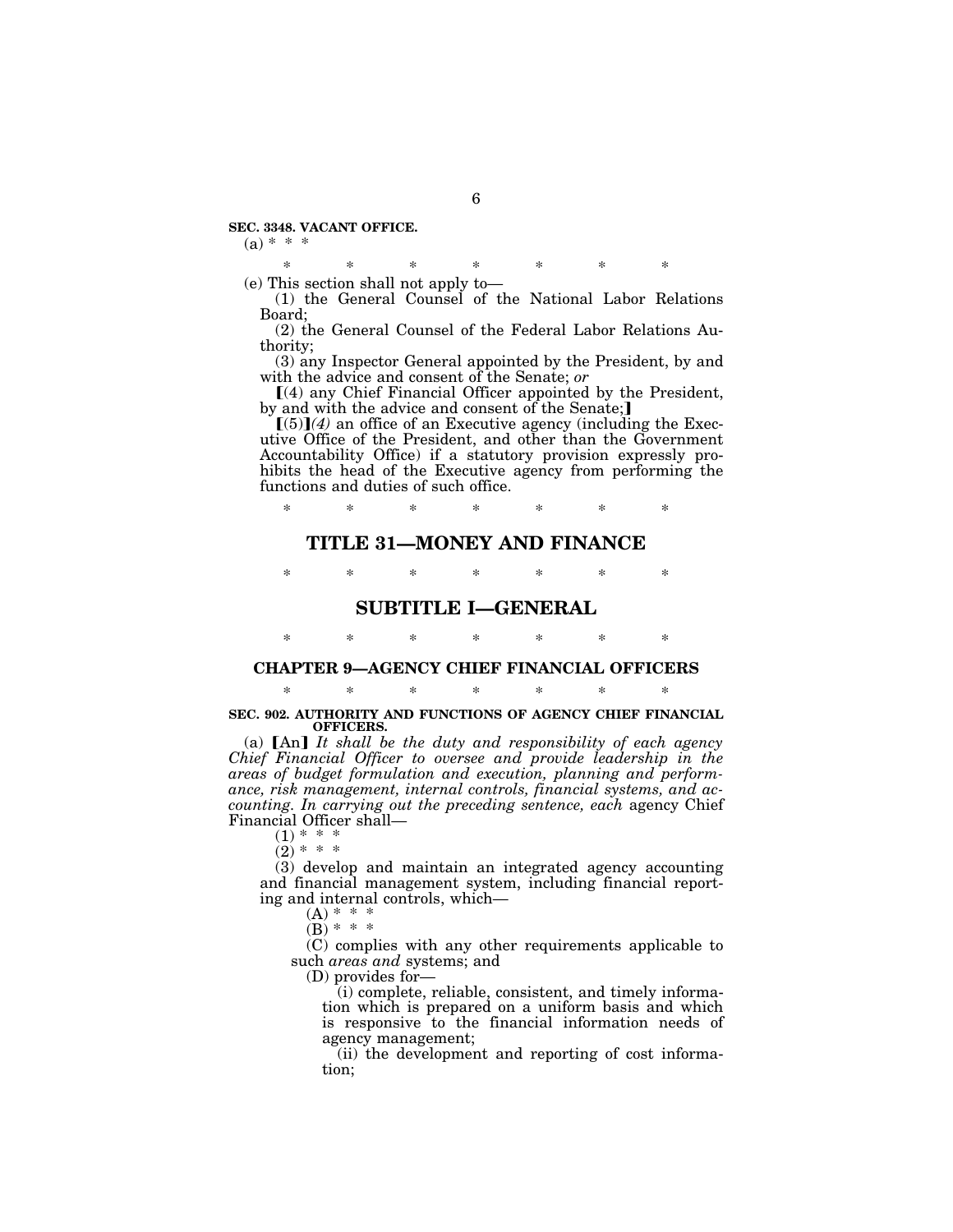(iii) the integration of accounting and budgeting information;  $[and]$ 

 $(iv)$  the systematic measurement of [performance,] *performance and integration of performance and cost information; and* 

*(v) annual agency financial statements prepared in accordance with United States generally accepted accounting principles;* 

 $(4) *$ 

*(5) prepare, in consultation with financial management and other appropriate experts, an agency plan to implement the 4 year financial management plan prepared by the Director of the Office of Management and Budget under section 3512 (a)(2) of this title and to achieve and sustain effective financial management in the agency, which shall—* 

*(A) be completed within 90 days of the issuance of a government wide plan under section 3512(a)(2) of this title;* 

*(B) be revised as determined necessary by the Chief Financial Officer;* 

*(C) include performance-based financial management metrics against which the financial management performance of the agency shall be assessed; and* 

*(D) be submitted upon completion or revision to the head of the agency, the Director of the Office of Management and Budget, the Comptroller General, and appropriate committees of Congress, and be made publicly available;* 

 $[(5)](6)$  direct, manage, and provide policy guidance and oversight of agency financial management personnel, activities, and operations, including—

 $(A)$  the preparation and annual revision of an agency plan to—

(i) implement the 5-year financial management plan prepared by the Director of the Office of Management

and Budget under section 3512(a)(3) of this title; and

(ii) comply with the requirements established under sections 3515 and subsections (e) and (f) of section  $3521$  of this title;

 $[(B)](A)$  the development of agency financial management budgets;

 $(C)(B)$  the recruitment, selection, and training of personnel to carry out agency financial management functions;

 $[(D)](C)$  the approval and management of agency financial management systems design or enhancement projects; *and* 

 $\Gamma(E)$ *(D)* the implementation of agency asset management systems, including systems for cash management, credit management, debt collection, and property and inventory management and control;

 $[(6)](7)$  prepare and transmit, by not later than 60 days after the submission of the audit report required by section  $3521(f)$  of this title, an annual report to the agency head  $\lceil$  and the Director of the Office of Management and Budget] *the Director of the Office of Management and Budget, the Comptroller*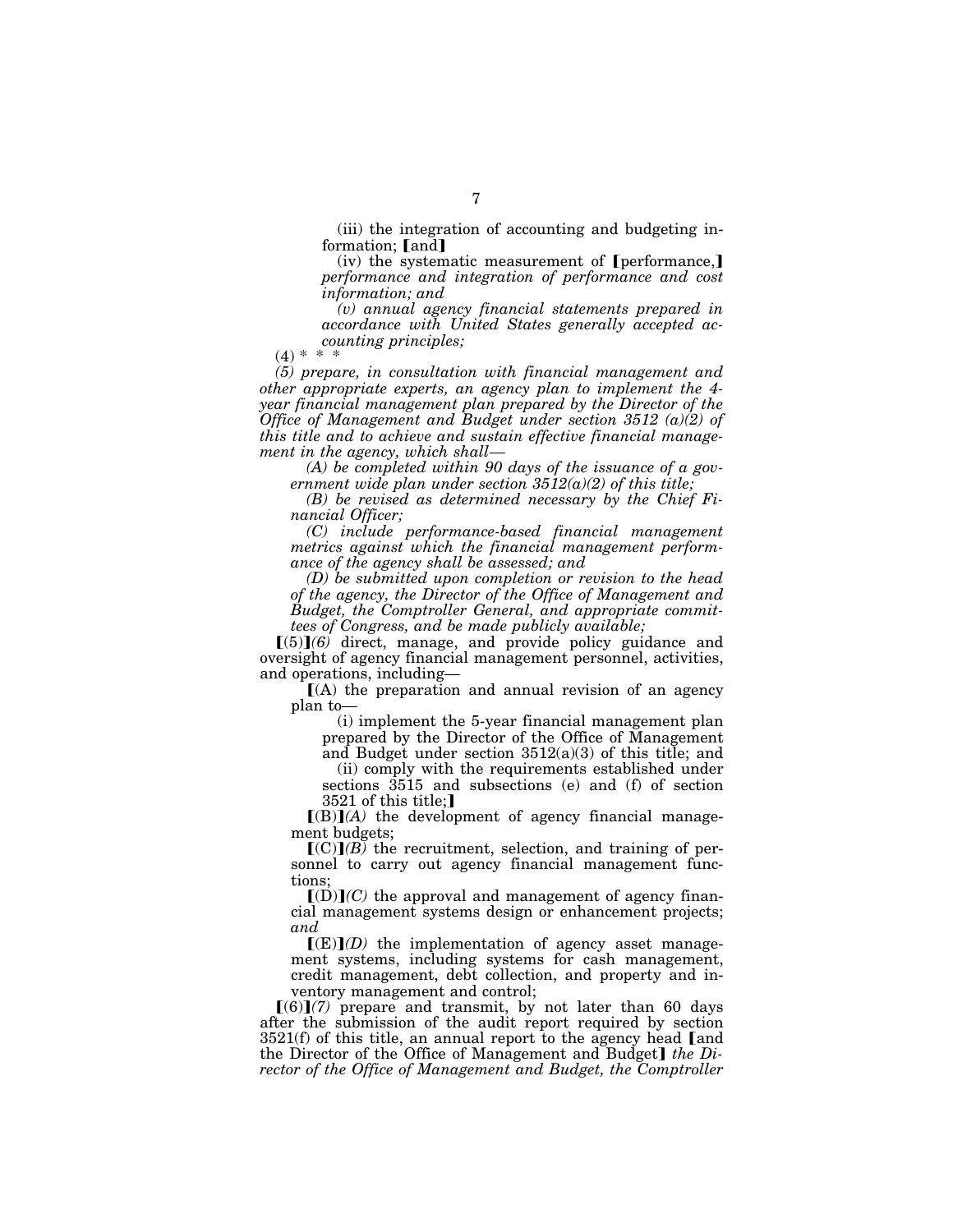*General, and appropriate committees of Congress, which shall be made publicaly available and*, which shall include—

(A) a description and analysis of the status of financial management of the [agency] *agency, including*—

*(i) the progress of the agency in implementing the agency plan described in paragraph (5);* 

*(ii) the progress of the agency in implementing the government-wide 4-year financial management plan prepared by the Director of the Office of Management and Budget under section 3512(a)(2) of this title; and* 

*(iii) the performance of the agency against financial management metrics established by the Director of the Office of Management and Budget;* 

 $(B) * * * *$ 

 $(C) * * *$ 

(D) a summary **[of the reports]** *of*—

*(i) the reports;* on internal accounting and administrative control systems submitted to the President and the Congress under [the amendments made by the Federal Managers' Financial Integrity Act of 1982<br>(Public Law 97–255); and *section 3512(d) of this title;* 

*(ii) agency spending data published under the Federal Funding Accountability and Transparency Act of 2006 (31 U.S.C. 6106 note); and* 

*(iii) the reporting of the agency under the Federal Financial Management Improvement Act of 1996 (31 U.S.C. 3512 note); and* 

 $(7)$  $(8)$  \*

*(9) be responsible for linking performance and cost information, including the preparation and submission to the head of the agency of timely performance reports that incorporate cost information;* 

 $[(8)](10)$  review, on a biennial basis, the fees, royalties, rents, and other charges imposed by the agency for services and things of value it provides, and make recommendations on revising those charges to reflect *inflation and* costs incurred by it in providing those services and things of value.  $\epsilon$ *; and* 

*(11) coordinate with senior agency personnel, including the Chief Data Officer, Chief Information Officer, Chief Performance Officer, Chief Acquisition Officer, Chief Risk Officer, and Chief Evaluation Officer of the agency on—* 

*(A) the exercise of authorities under this subsection; and (B) the strategic planning, performance measurement and reporting, and risk management functions of the agency.* 

\* \* \* \* \* \* \*

#### **SEC. 903. ESTABLISHMENT OF AGENCY DEPUTY CHIEF FINANCIAL OF-FICERS.**

(a) There shall be within each agency described in section 901(b) an agency Deputy Chief Financial Officer, who shall report directly to the agency Chief Financial Officer on financial management matters *and who shall assist the agency Chief Financial Officer in the performance of each of the duties of the agency Chief Financial Officer under this chapter.* The position of agency Deputy Chief Fi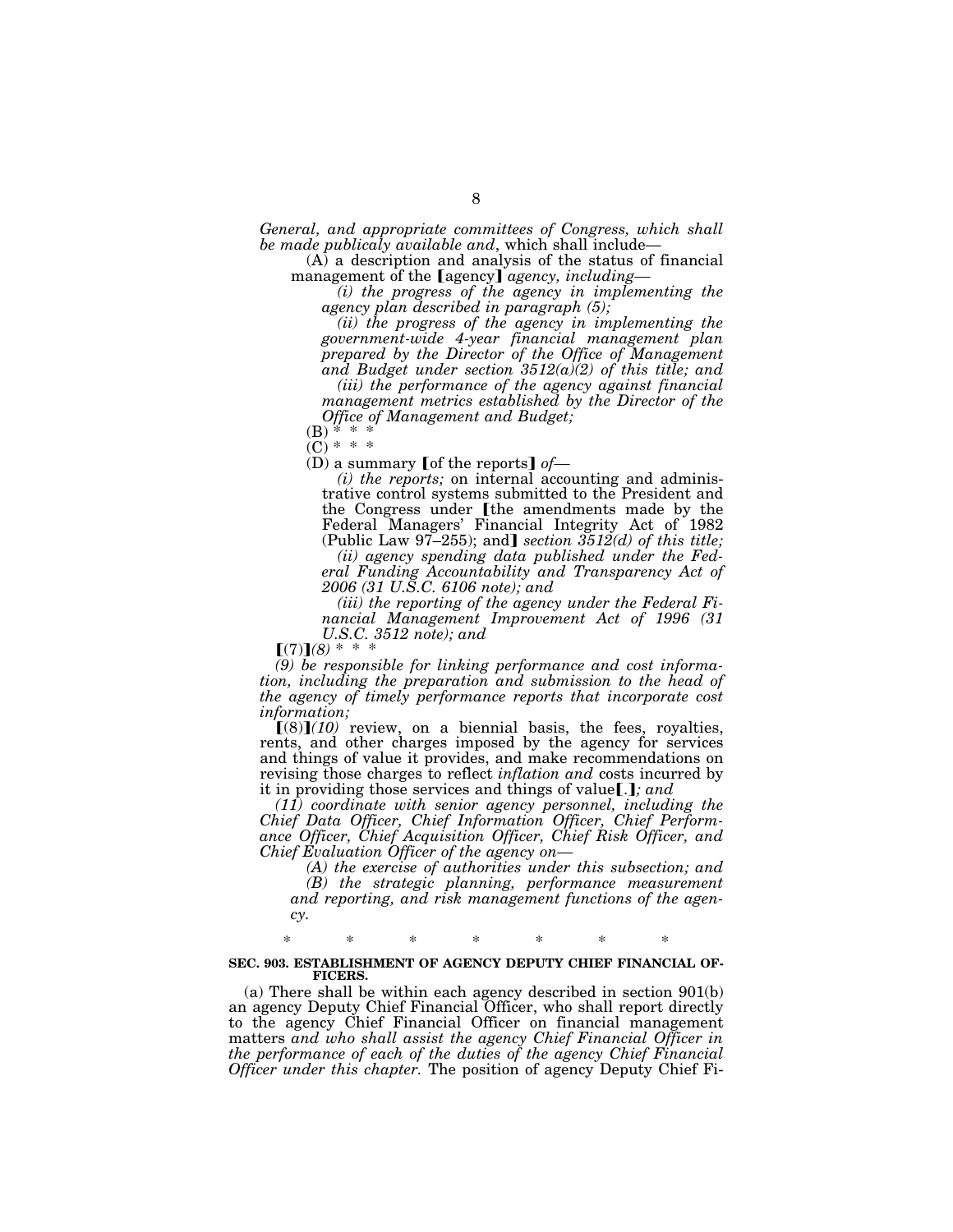nancial Officer shall be a career-reserved position in the Senior Executive Service.

(b)  $* * * *$ 

*(c) Notwithstanding subchapter III of chapter 33 of title 5, United States Code, in the event of a vacancy in the position of Chief Financial Officer of an agency, the Deputy Chief Financial Officer of the agency shall serve as the acting Chief Financial Officer.* 

\* \* \* \* \* \* \*

## **SUBTITLE III—FINANCIAL MANAGEMENT**

\* \* \* \* \* \* \*

# **CHAPTER 35—ACCOUNTING AND COLLECTION**  \* \* \* \* \* \* \*

#### **SUBCHAPTER II—ACCOUNTING REQUIREMENTS, SYSTEMS, AND INFORMATION**

#### \* \* \* \* \* \* \* **SEC. 3512. EXECUTIVE AGENCY ACCOUNTING AND OTHER FINANCIAL MANAGEMENT REPORTS AND PLANS.**

(a)

(1) The Director of the Office of Management and Budget shall prepare and submit to the appropriate committees of the Congress and make available on the website described under section 1122 [a financial management status report and a government 5-year financial management plan] *a government wide 4-year financial management plan and a financial management status report.* 

 $(2)$  A financial management status report under this subsection shall include—

(A) a description and analysis of the status of financial management in the executive branch

(B) a summary of the most recently completed financial statements—

(i) of Federal agencies under section 3515 of this title; and

(ii) of Government corporations;

(C) a summary of the most recently completed financial statement audits and reports—

(i) of Federal agencies under section 3521 (e) and (f) of this title; and

(ii) of Government corporations;

(D) a summary of reports on internal accounting and administrative control systems submitted to the President and the Congress under the amendments made by the Federal Managers' Financial Integrity Act of 1982 (Public Law 97–255);

(E) a listing of agencies whose financial management systems do not comply substantially with requirements of Section 3(a) of the Federal Financial Management Improvement Act of 1996, and a summary statement of the efforts underway to remedy the noncompliance; and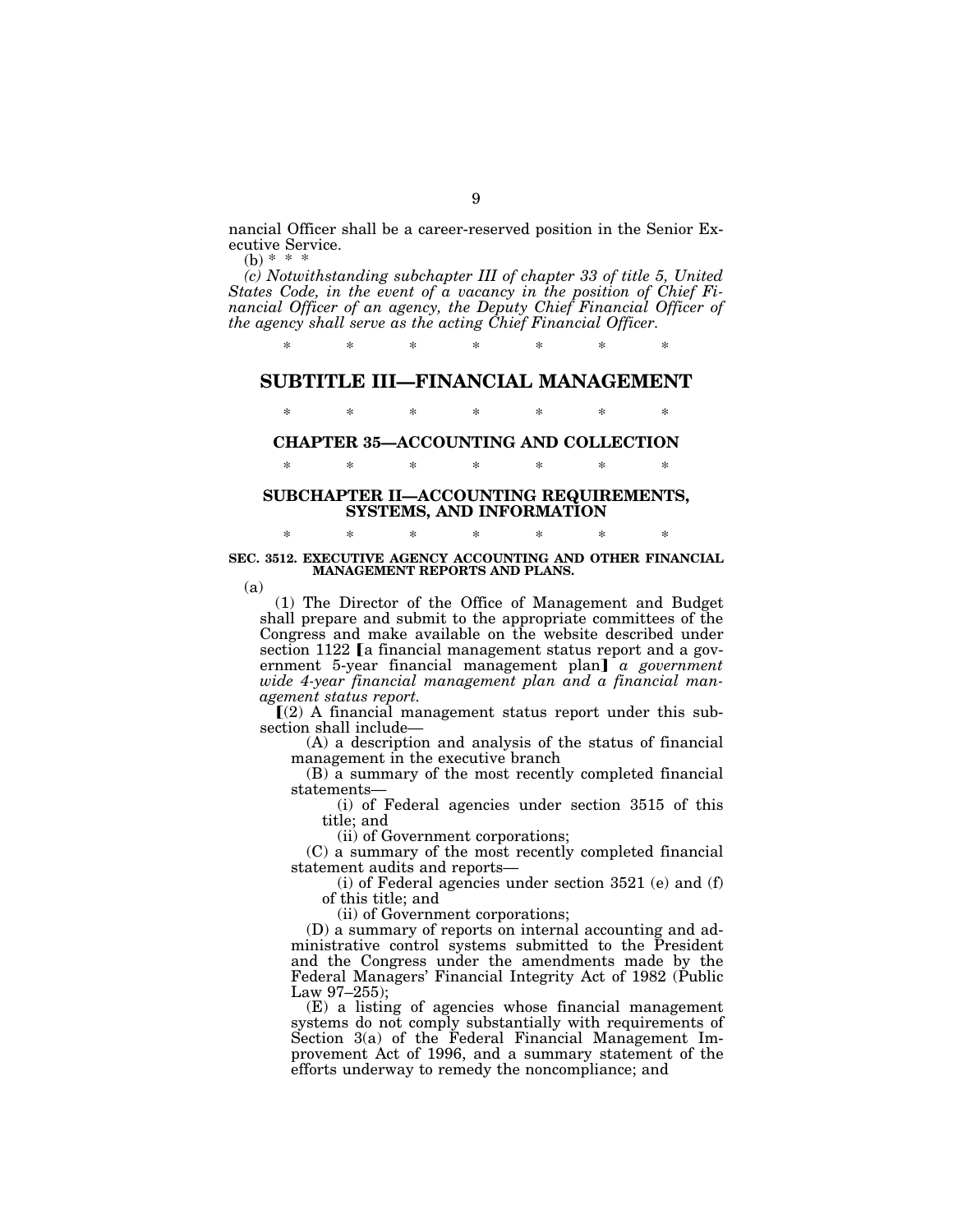(F) any other information the Director considers appropriate to fully inform the Congress regarding the financial management of the Federal Government.

 $(3)$ <sup> $(2)$ </sup>

(A) A government-wide [5-year] 4-year financial management plan under this subsection [shall describe] *shall—* 

*(i) describe* the activities the Director, the Deputy Director for Management, the Controller of the Office of Federal Financial Management, and agency Chief Financial Officers shall conduct over the next [5 fiscal] years to improve the financial management of the Federal Government.] 4 fiscal years to improve the finan*cial management of the Federal Government in a manner that is strategic, comprehensive, and cost-effective; and* 

*(ii) be developed in consultation with the Chief Financial Officers Council, the Chief Information Officers Council, Chief Data Officer Council, the Chief Acquisition Officers Council, the Council of the Inspectors General on Integrity and Efficiency, the Government Accountability Office, and other Appropriate financial management experts.* 

(B) Each government-wide [5-year] 4-year financial management plan prepared under this subsection shall—

(i) describe the existing financial management structure and any changes needed to establish an integrated financial management system;

(ii) be consistent with applicable accounting principles, standards, and requirements;

(iii) provide a strategy [for developing] *for improving financial management systems, including—* 

*(I) developing* and integrating individual agency accounting, financial information, and other financial management systems to ensure adequacy, consistency, and timeliness of financial information;

*(II) linking performance and cost information to facilitate effective and efficient decision making;* 

*(III) eliminating duplicative and unnecessary systems; and* 

*(IV) identifying opportunities for agencies to share systems and encouraging agencies to do so where practicable;* 

 $(iv)$  identify and make proposals to eliminate duplicative and unnecessary systems, including encouraging agencies to share systems which have sufficient capacity to perform the functions needed;]

 $(v)$  (*iv*) identify projects to bring existing systems into compliance with the applicable standards and requirements;

*(v) provide a strategy for reporting performance and cost information;* 

(vi) contain milestones for equipment acquisitions and other actions necessary to implement the  $[5$ -year]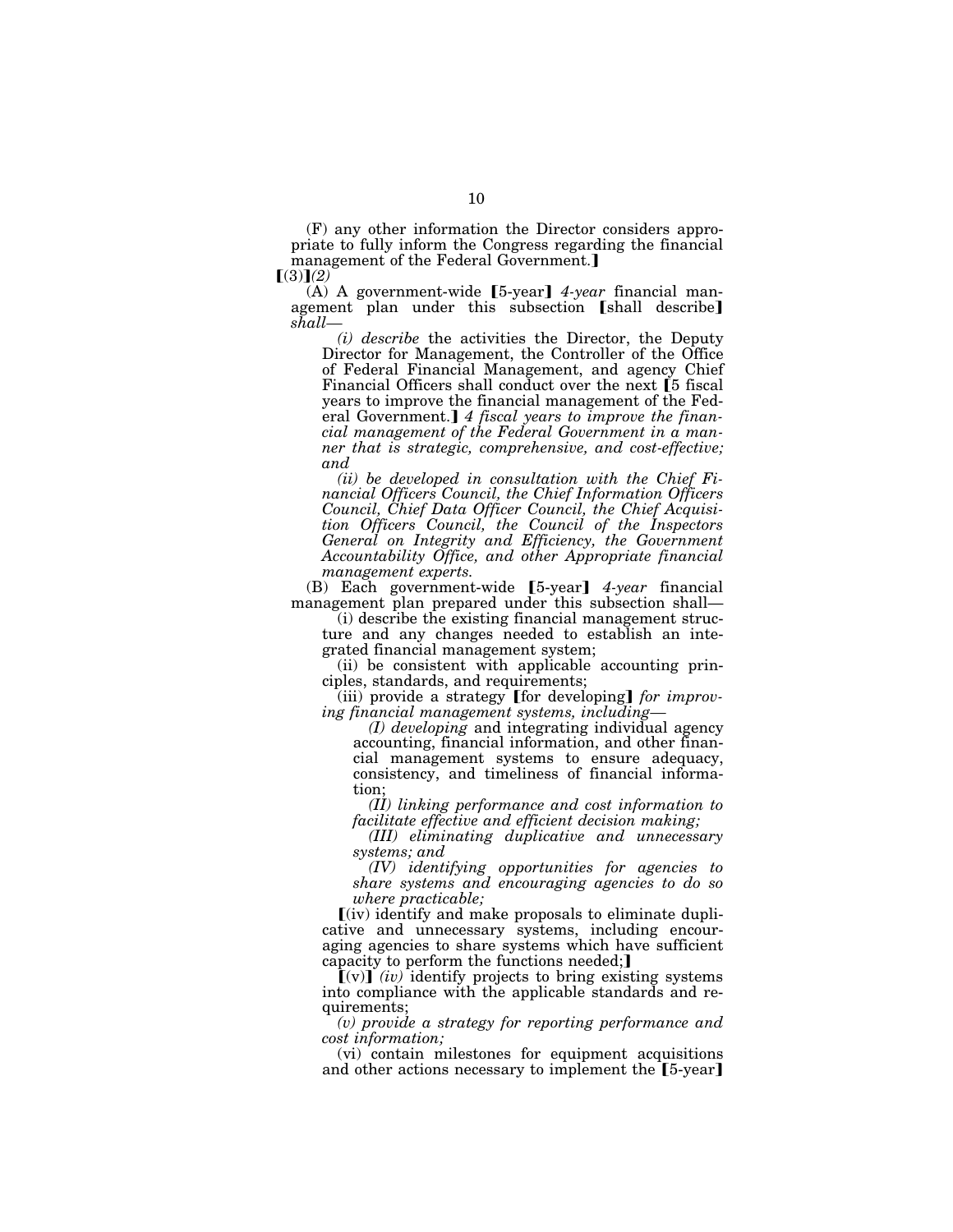*4-year* plan consistent with the requirements of this section;

(vii) **[identify]** *provide a strategy for strengthening the Federal financial management workforce, including identification of* financial management personnel needs and actions to ensure those needs are met;

(viii) include a plan for ensuring the annual audit of financial statements of executive agencies pursuant to section  $3521(h)$  of this title; [and]

*(ix) include comprehensive financial management performance-based metrics against which the financial management performance of executive agencies can be assessed; and* 

 $[(ix)]$  *(x)*estimate the costs of implementing the government-wide [5-year] 4-year plan.

*(3) A financial management status report under this subsection shall include—* 

*(A) a description and analysis of the status of financial management in the executive branch, including the progress made towards implementing the government wide 4-year financial management plan, the status of remaining challenges, and cost estimates of improvements to Federal financial management;* 

*(B) a summary of the performance of agencies against the metrics developed and identified by the Director of the Office of Management and Budget in the government wide 4 year financial management plan;* 

 $(C)$  a summary of the most recently completed financial statements—

*statements*— *(i) of Federal agencies under section 3515 of this title; and* 

*(ii) of Government corporations;* 

*(D) a summary of the most recently completed financial statement audits and reports—* 

*(i) of Federal agencies under subsections (e) and (f) of section 3521 of this title; and* 

*(ii) of Government corporations;* 

*(E) a summary of reports on internal accounting and administrative control systems submitted to the President and Congress under subsection (d);* 

*(F) a listing of agencies whose financial management systems do not comply substantially with the requirements of section 803(a) of the Federal Financial Management Improvement Act of 1996 (31 U.S.C. 3512 note), and a summary statement of the efforts underway to remedy the noncompliance; and* 

*(G) any other information the Director considers appropriate to fully inform Congress regarding the financial management of the Federal Government.* 

(4)

 $(A)$  Not later than  $[15$  months after the date of the enactment of this subsection] *January 31 after the date of enactment of the CFO Vision Act of 2020*, the Director of the Office of Management and Budget shall submit the first financial management status report and government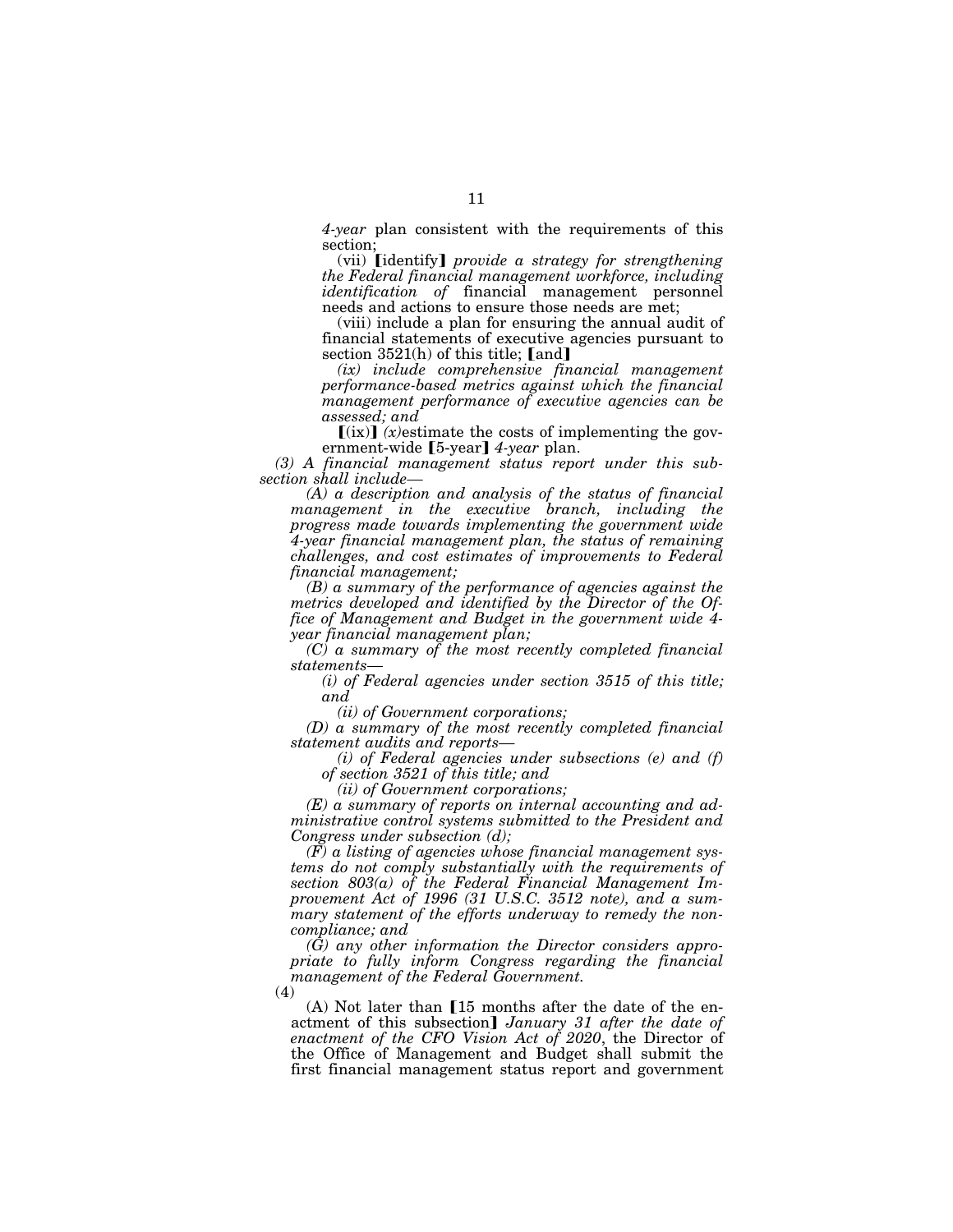wide [5-year] 4-year financial management plan under this subsection to the appropriate committees of the Congress. (B)

 $(i)$  [Not later than January 31 of each year thereafter] At a minimum, concurrently with the submis*sion of the budget of the United States Government under section 1105(a) of this title made in the first full fiscal year following any year in which the term of the President commences under section 101 of title 2*, the Director of the Office of Management and Budget shall submit to the appropriate committees of the Congress a [financial management status report and a revised government wide 5-year¿ *government wide 4-year* financial management plan to cover the succeeding  $[5]$ fiscal years] 4 *fiscal years*, including a report on the accomplishments of the executive branch in implementing the plan during the preceding fiscal year.

(ii) The Director shall include with each [revised government wide 5-year¿ *government 4-year* financial management plan a description of any substantive changes in the financial statement audit plan required by **[**paragraph (3)(B)(viii),**]** *paragraph* (2)(*B*)(*viii*) progress made by executive agencies in implementing the audit plan, and any improvements in Federal Government financial management related to preparation and audit of financial statements of executive agencies.

*(C) Each year, concurrently with the submission of the budget of the United States Government under section 1105(a) of this title, the Director of the Office of Management and Budget shall submit to the appropriate committees of Congress and the Comptroller General a financial management status report.* 

 $(5)$  Not later than 30 days after receiving each annual report undersection 902(a)(6) of this title, the Director shall transmit to the Chairman of the Committee on Government Operations of the House of Representatives and the Chairman of the Committee on Governmental Affairs of the Senate a final copy of that report and any comments on the report by the Director.

(d)

(1) In consultation with the Comptroller General, the Director of the Office of the Office of Management and Budget—

(A) shall establish by December 31, 1982, guidelines that the head of each executive agency shall follow in evaluating the internal accounting and administrative control systems of the agency to decide whether the systems comply with subsection (c) of this section; and (B) may change a guideline when considered necessary.

(B) may change a guideline when considered necessary. (2) By December 31 of each year (beginning in 1983), the head of each executive agency, based on an evaluation con-

 $(b) * * *$  $(c) * * *$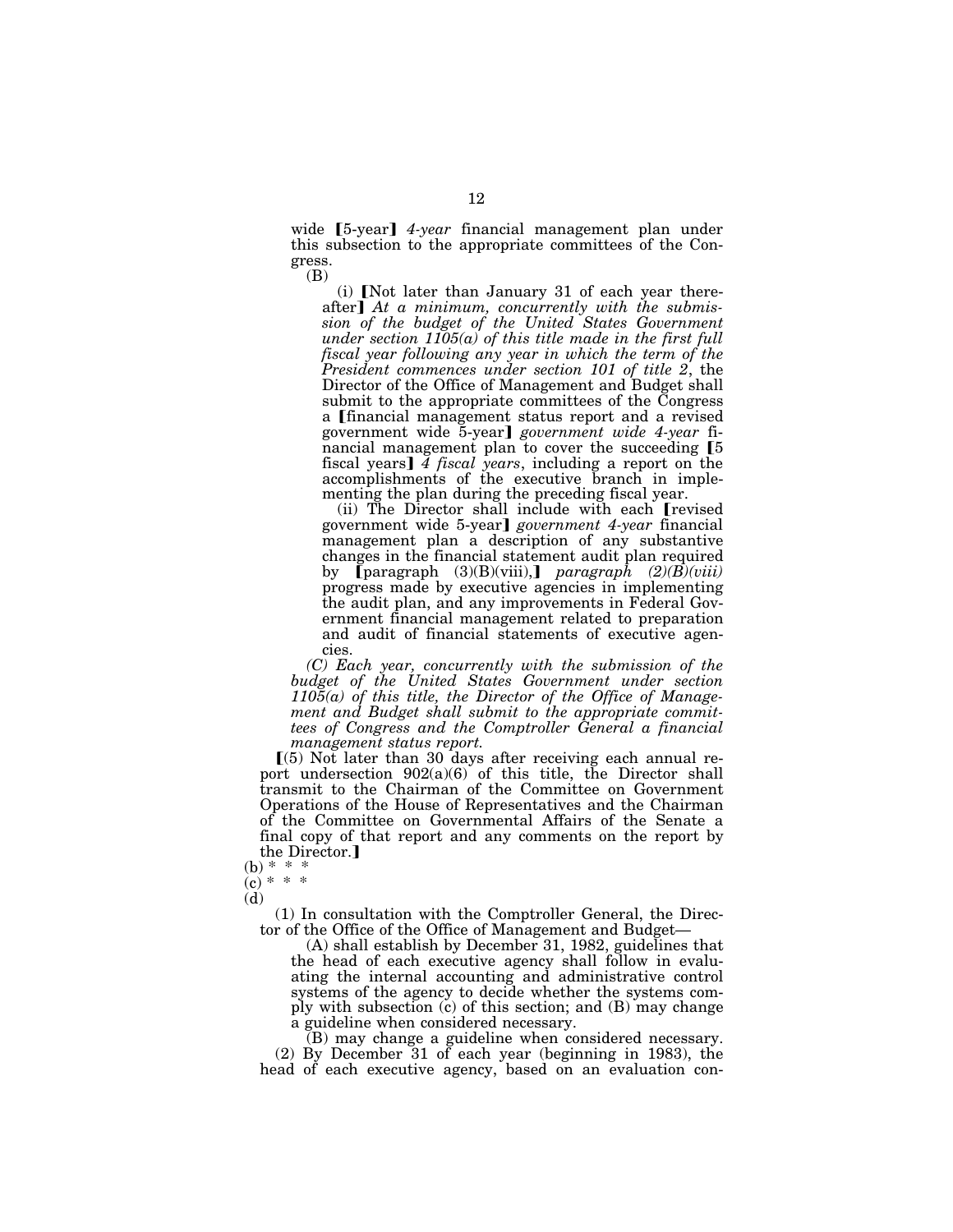ducted according to guidelines prescribed under paragraph (1) of this subsection, shall prepare a statement on whether the systems of the agency comply with subsection (c) of this section, including—

(A) if the head of an executive agency decides the systems do not comply with subsection (c) of this section, a report identifying any material weakness in the systems and describing the plans and schedule for correcting the weakness; [and]

(B) a separate report on whether the accounting system of the agency conforms to the principles, standards, and requirements the Comptroller General prescribes undersection 3511(a) of this title.

*(C) a separate report on the results of the assessment required under subsection (e)(2).* 

 $(3)^{*}$ 

*(e) The head of each executive agency shall*—

*(1) in establishing the internal accounting and administrative controls under subsection (c), identify the key financial management information needed for effective financial management decision making; and* 

*(2) annually assess the effectiveness of the internal controls of the executive agency over financial reporting and key financial management information identified under paragraph (1)*.

 $[(e)]$   $(f)$  $f(f)$  $g)$  \* \* \*  $\llbracket (g) \rrbracket (\hbar) * * * *$ 

# \* \* \* \* \* \* \*

### **SUBCHAPTER III—AUDITING AND SETTLING ACCOUNT**

\* \* \* \* \* \* \* **SEC. 3521. AUDITS BY AGENCIES.** 

 $(a) * * * *$ 

\* \* \* \* \* \* \*  $(e)$  Each financial  $(e)$ 

*(1) Each financial* statement prepared under section 3515 by an agency shall be audited in accordance with applicable generally accepted government auditing [standards,]*standards* 

*(2) As part of each audit under this subsection, the auditor shall*—

*(A) evaluate the design of the internal control of the agency over financial reporting and key financial information, as assessed and reported on by the head of the agency under section 3512(d)(2)(C) of this title;* 

*(B) determine whether those controls have been implemented;* 

*(C) for controls that are properly designed and implemented, perform sufficient tests of those controls to conclude whether the controls are operating effectively and to support a low level of assessed control risk; and*—

*(D) communicate controls that the auditor concludes are not suitably designed and implemented or are not operating*